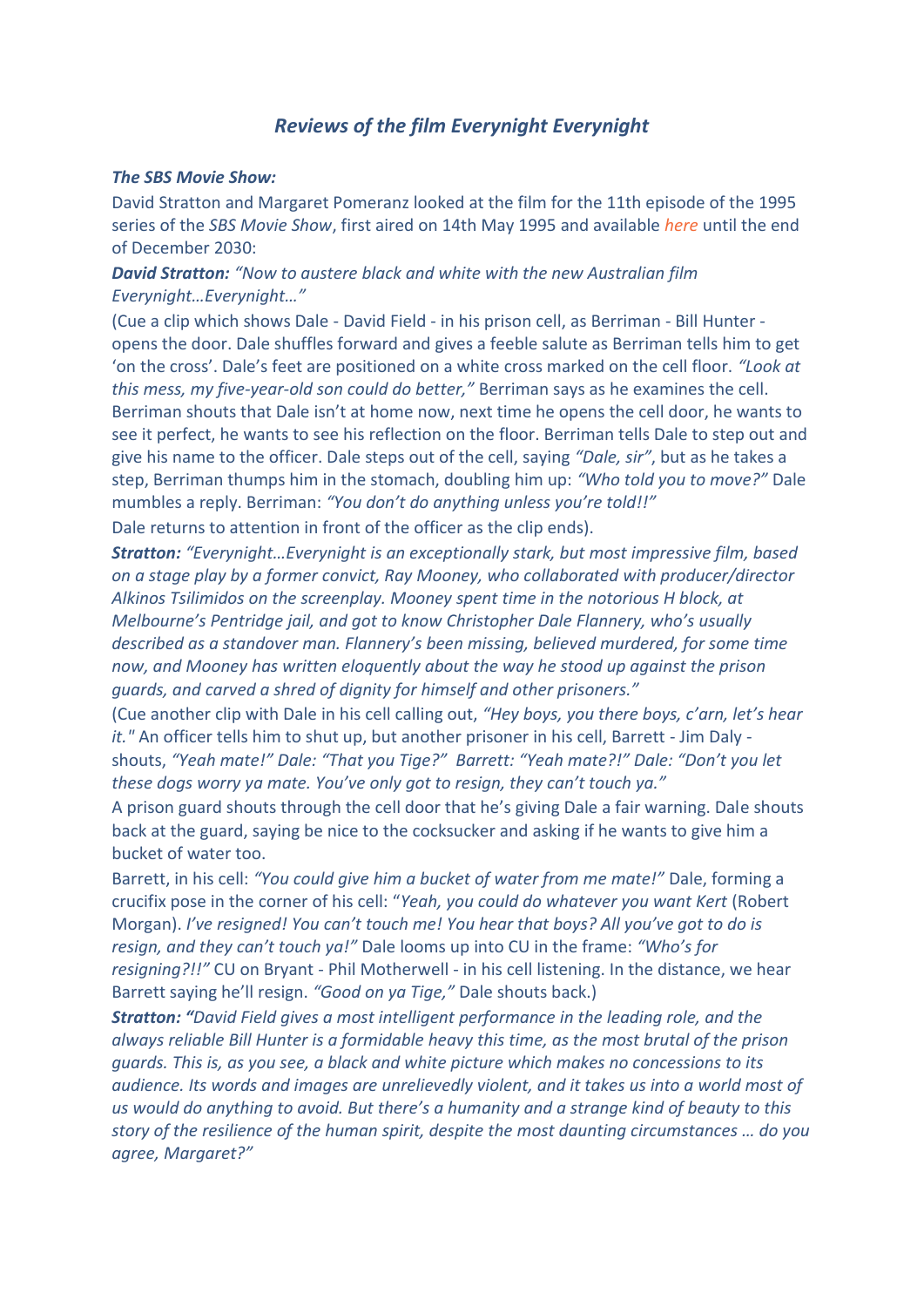*Margaret Pomeranz: "Yes I do and I think what this film did was sort of say here, hey, here's a new Australian talent … (Stratton: "Yes it is") … you know because I mean it's so welldirected, I mean Dave Field is so strong in this film, I mean that's, it's the core of it … (Stratton: "Mmm") … er, I mean, it's not my sort of film, to tell you the truth, you know, I find it, you know, quite a heavy trip, and I …"*

*Stratton (interrupting): "It's daunting, isn't it?"*

*Pomeranz (frowning): "… well, it's violent, in the worst sort of way that I can't stand, where people are sort of in prison, and being battered to death …(Stratton: "mmm") … um, but I think it shows so much talent on so many levels ... (Stratton: "yeah") ...I'm giving this three and a half out of five."*

*Stratton: "Well I agree with you absolutely, I'll give it three and a half too …"*

(As the stars come up on screen, we see Dale peering through a slot in his prison door, saying "*We've got 12 on board guvnor, I think we're in with a chance." Governor (Jim Shaw): "Oh you'll get your chance all right.* (shouting to the cell generally). *You'll all get plenty of opportunity for that." Dale (defiant): "I know we will, and when there's a Royal Commission, I'll be the first one in the box to give evidence." Governor: "Well that's a change, an informer wanting to be a grandstander." Dale: "He still doesn't get it …we've resigned from your world. You're history mate!* (more a whisper) … *History!"* A guard's hand slams the cell slot closed on Dale's face as the clip ends).

## *The Sydney Morning Herald, VHS release review:*

Bernard Zeul gave the film ◀◀ 'Rewind' status, *"so good it's worth watching again"*, in his review of the Siren VHS release for the *Sydney Morning Herald* on 18th November 1996: *The welcome-to-H-Division beating that Dale (David Field) receives on his first day in the notorious punishment cells of Pentridge has a rhythm to it that suggests the perpetrators are familiar with and fond of the routine. These "perps" are the prison guards, led by Berriman (Bill Hunter, in cold and evil form), and the beating is brutal, humiliating and makes it clear that down here subjugation and discipline are the same thing. With cinematographer Toby Oliver framing every shot in a pall of tight black and white claustrophobia, there is no avenue for relief or escape for a viewer, and writer/director Alkinos Tsilimidos doesn't want you to look away.*

*Like John Hillcoat's stunning prison drama, Ghosts Of The Civil Dead, this film makes do with little. And like Ghosts, it turns on some powerful performances. David Field is one of the most uncompromising of actors, prepared to take his body and the role just that little bit further. As Dale, who takes on the institutionalised violence by opting out - "I've resigned from your world" - he fills the screen with his pocket-sized frame and defiance. This is not an easy film, not one to solve any problems nor to give any answers. But it's a debut that has me eager to see what Tsilimidos does next.*

# *Directory of World Cinema Vol 3 Australia and New Zealand, eds. Ben Goldsmith and Geoff Lealand, Intellect Books, 2010:*

Ben Goldsmith took a look at a number of Australian prison films in this publication. Here are his thoughts on the film:

*An opening title states that Everynight ... Everynight is a true story, but due to 'legal implications', the characters have been fictionalized. Another title dedicates the film to the memory of Christopher Dale Flannery, an infamous underworld figure known as Mr Rent-a-*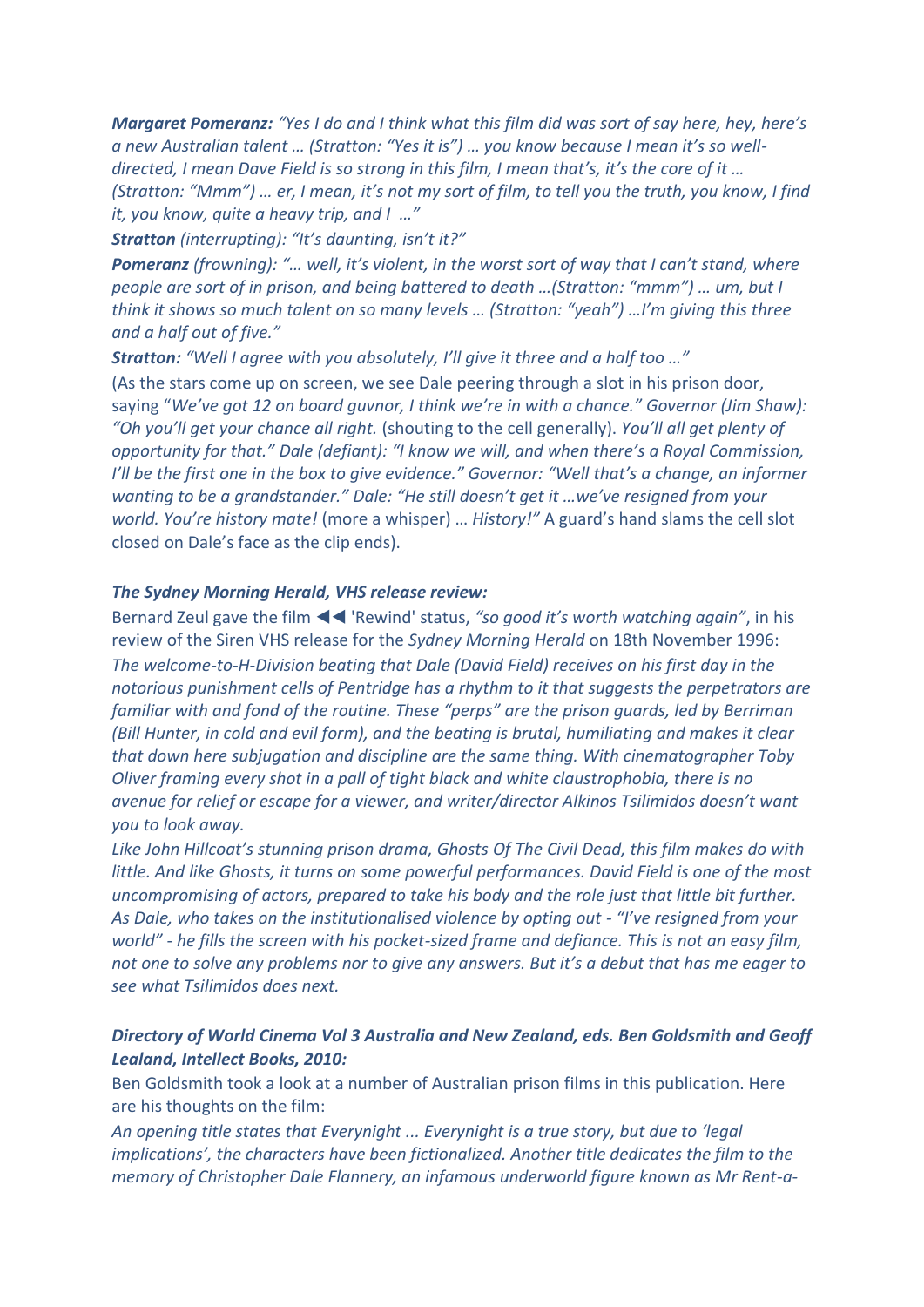*Kill who spent time in H Division in the 1970s and 1980s. Originally from Melbourne, Flannery was a major figure in the Sydney gang wars of 1984–85, dramatized in the television series Underbelly: A Tale of Two Cities (2009). He disappeared in mid-1985; there are several conflicting stories about his fate. The character of Bryant appears to have been based on Stan Taylor, who had spent time in H Division with Flannery. Taylor was sentenced to life imprisonment without parole in 1988 for the 1986 bombing of police headquarters in Melbourne.*

*Like many other films in this genre, Everynight ... Everynight draws heavily on real-life experiences and events, and shares a common intention to raise public awareness of the brutal treatment of inmates in Australian prisons and, by implication, to condemn a system of institutionalized violence. Unlike some other prison films, Everynight ... Everynight makes no attempt to suggest that prison officers are also victims of the system. None of the authority figures in the film, with the exception perhaps of the prison doctor who features briefly in an early scene, question the treatment of the prisoners or the justice or morality of their own actions. They are mere ciphers, simple agents of the system, as inhuman as the sledgehammer that Dale uses to break rocks. The prisoners are gradually broken down and reduced to rubble by the endless, routine humiliations and constant, petty cruelties that they are forced to endure. The ludicrous charges and disproportionate punishments that the prisoners receive for breaching often arbitrary rules similarly wear down the viewer. And in the end we, too, are broken, exhausted, brutalized by what we have witnessed and, ultimately, left with no choice, no way to redeem the system other than to resign from it, and refuse to succumb to its violence or to participate in its power games. Stylistically, Everynight ... Everynight is unlike any other prison film I have seen. A variety of artistic techniques are used to powerful effect, most notably the chiaroscuro cinematography. The blackness that literally and metaphorically inhabits the prison repeatedly spills out of the frame, obscuring the boundary that separates the film world from ours, and denying the comfort of objective, distanced viewing. It is fitting that the film is shot in black and white, as there is no room for equivocation or misdirected sympathies here. The prisoners, for all their sins, are undeserving of the violence they suffer, and the authori- ties are unremittingly evil.*

*The choice of black and white gives the film a timeless quality. The prisoners' uniforms, the cold, stone walls of the Victorian prison, the ancient punishment of rock breaking, the hierarchy of power and pattern of oppression and abuse, situate the action in an uncertain (or endless) historical moment; only small details – a rifle, a radio – suggest a specific timeframe. Religious symbols and indices abound: the tattoo of a crucifix that covers Dale's back, the repeated orders to prisoners to stand 'on the cross' in their cells, the priest begging forgiveness. This could be purgatory, not Pentridge.*

#### *It's better in the dark blog review:*

The film was reviewed by Anthony Morris, re-published 2nd December 1994, and available in blog form *[here](https://itsbetterinthedark.blogspot.com/2007/12/everynight-everynight.html)*:

*If the near-constant parade of light-hearted and quirky movies coming out of the local film industry have convinced you that that's all Australian film-makers are good for, then the release of Everynight... Everynight is going to come as a bigger shock than taking a bath with your toaster. This extremely bleak and downbeat look at what prison - in this case Pentridge Prison's notorious H Division - does to both the prisoners and their guards is based on the*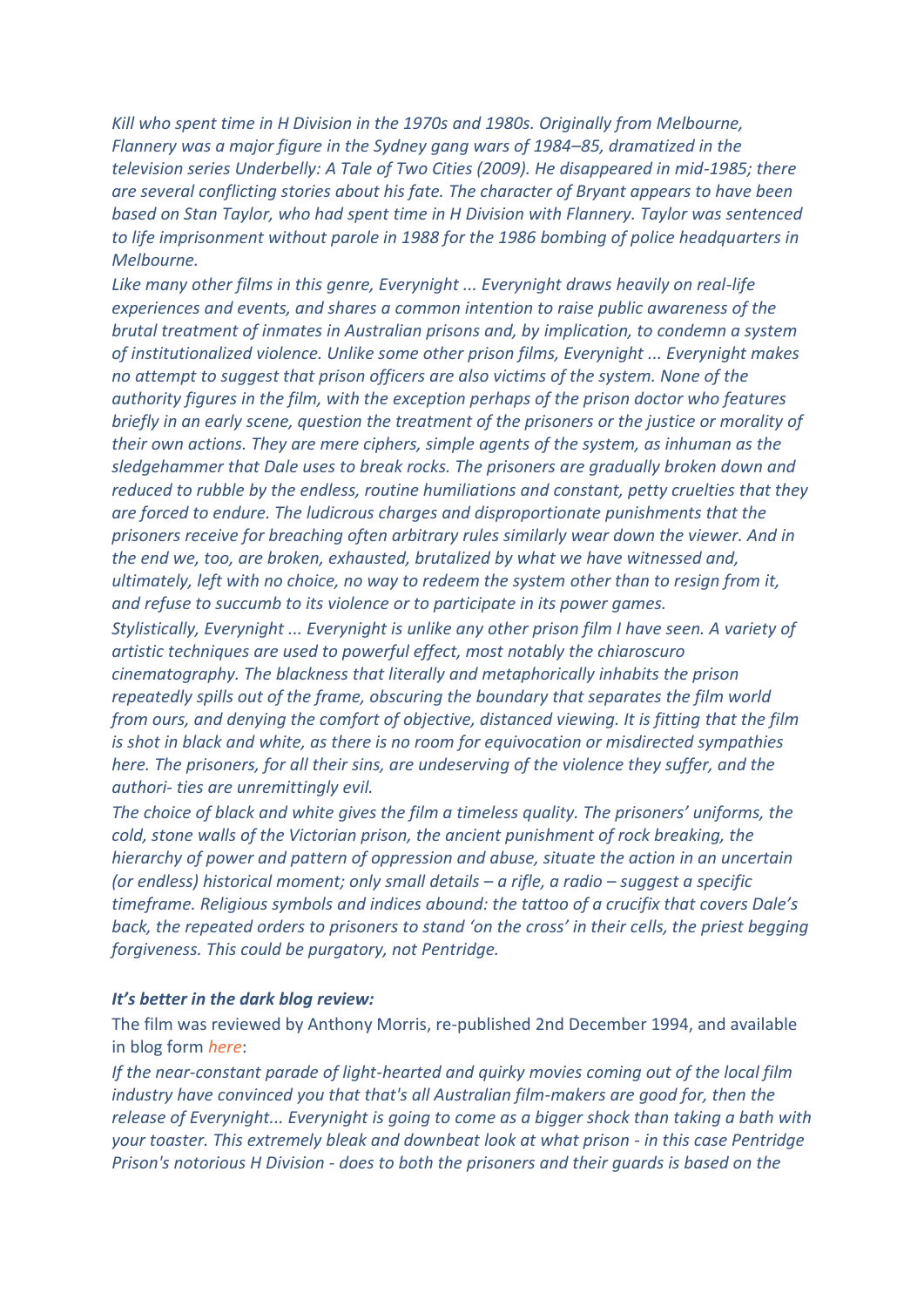*stage play by Ray Mooney (who's interviewed elsewhere in Limelight), and tells the story of Dale (David Field), a troublemaker held on remand at Pentridge in the early seventies. Despite not actually having been convicted of anything, his lack of respect for the system gets him shipped off to H Division, where in a very long and extremely brutal beating the guards explain to him exactly how things operate down there. What follows is a soulcrushing series of petty brutalities, beating, mindless work of the rock breaking kind, and mental torture designed to break his spirit. But instead of giving in, he gives up - he 'resigns' from humanity and encourages the others to do the same and break the prison code of 'never dob' on the brutal warders.*

*First time director Alkinos Tsilimidos pulls no punches here, with the black and white cinematography adding greatly to the already chilling atmosphere of the prison (it was filmed inside Geelong Goal). The acting is spot-on, with Field the clear stand-out in a very powerful role (and he's not afraid to be unsympathetic, knowing that our concern shouldn't be focused on the man - who, after all, is supposed to be Christopher Dale Flannery, Victoria's most notorious hitman - but the situations that he's in), but the rest of the cast, including Bill Hunter, are equally up to their gruelling tasks. The only real problem this has is that it's almost too gruelling - it begins on such an extreme of brutality that there's nowhere left for it to go, leaving the ending as a bit of a anticlimax. This is still worth catching though - it's hard to see anyone actually enjoying this, but as a powerful look at the brutality of the prison system it's hard to beat. Anthony Morris (this review appeared in Forte#128)*

#### *Retrospective reviews:*

Tim Groves took a retrospective look at the film for *Senses of Cinema* in September 2012. It is available in full *[here](https://sensesofcinema.com/2012/key-moments-in-australian-cinema-issue-70-march-2014/speaking-truth-to-power-in-everynight-everynight-alkinos-tsilimidos-1994/)*, saved to *WM [here.](https://web.archive.org/web/20190910001231/https:/sensesofcinema.com/2012/key-moments-in-australian-cinema-issue-70-march-2014/speaking-truth-to-power-in-everynight-everynight-alkinos-tsilimidos-1994/)* As this is an active Australian site, and still availalble, here's the first half of the review as a teaser - follow the links for the full review: *When thinking about the history of Australian cinema, many people might associate 1994 with only The Adventures of Priscilla, Queen of the Desert (Stephan Elliott) or Muriel's Wedding (P. J. Hogan). However, it is Alkinos Tsilimidos' Everynight… Everynight that has lingered in my memory. The film is a rugged, low budget adaptation of Ray Mooney's play about Melbourne's Pentridge Prison in the early 1970s. It follows Dale (David Field), a young man awaiting trial, who is sent to the gaol's infamous H Division for disciplinary reasons. Like other prisoners, he breaks rocks with a sledgehammer and is subject to vicious, arbitrary beatings by the guards (including being raped with a truncheon upon arrival). After being charged with a minor infraction, he removes his clothes and declares that he has "resigned" from the system that has incarcerated him. Eventually he convinces the other prisoners that this form of intellectual disobedience will enable them to successfully resist the regime that dominates their every movement.*

*One of the compelling elements of Everynight… Everynight is its factual basis. Dale is based on Mooney's friend, Christopher Dale Flannery, who later became better known as a contract killer ("Mr Rent-a-Kill"). His initiation into H Division in the film draws from a reallife ordeal that reputedly lasted seven hours. This systemic brutality was known colloquially as "The Bash"; it became the focus of a 1973 judicial inquiry. While the film is very much an actors' piece in keeping with its theatrical origins, its stark visual style complements the grim narrative through black-and-white cinematography, static camerawork and extensive use of*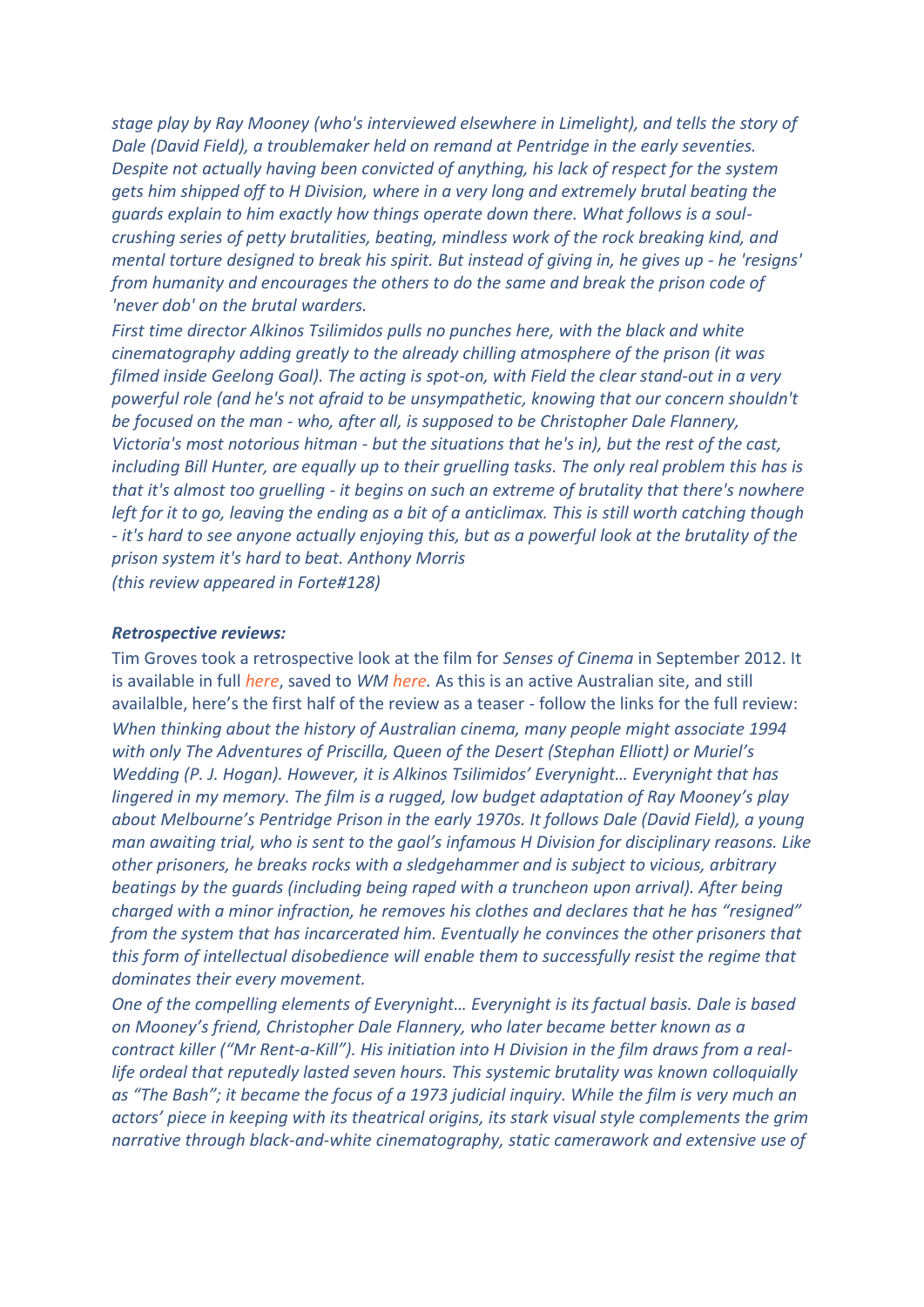*shadows. Tsimilidos creates a bleak look that is as unrelenting and oppressive as the prison routine it represents.*

*The most important moment for me in the film comes after Dale's decision to ignore his surroundings, but before the prisoners' defiant taunting of the most sadistic guard, Berriman (Bill Hunter), during the final act. Dale is seen in his cell, imploring his fellow prisoners to also "resign", but also berating them for failing to do so. In the first shot he comically accuses them of giving him fleas (because they are "dogs", or informers). In the second shot, he outlines a scenario in which he will be murdered by the guards for his dissent, but it will be made to look like suicide. In the third shot, Dale lies on the floor, pleading under the cell door. His voice is barely a whisper: "Resign. Resign." Why does this moment resonate? Partly it is because this lonely, abject figure seems to have reached his nadir. Dale's previous attempts to physically resist and then comply with his tormentors have failed: the violence and injustice have continued. His latest tactic seems entirely futile, a feeble gesture that seems destined to end in his resignation, his acceptance of utter defeat...*

## **Awards**

## *1994 AFI Awards:*

The film was nominated in two categories:

Nominated, Newvision Film Distributors Award for Best Achievement in Direction (Alkinos Tsilimidos) (Rolf de Heer won for *Bad Boy Bubby*).

Nominated, Orlando Trilogy Award for Best Adapted Screenplay (Ray Mooney, Alkinos Tsilimidos) (David Stevens won for *The Sum of Us*)

# *Festivals:*

The film's main award claim to fame came at the 1994 Montréal Film Festival:

Winner, Prix de Montréal, Best First Film, Montréal World Film Festival.

The film also attracted attention for being a 1994 Venice Film Festival official selection, though it's not listed in this category in the festival's wiki.

The film was also an official entry in the 1994 Stockholm Film Festival, making it a nominee for the Bronze Horse award, but that year Quentin Tarantino won with *Pulp Fiction*.

The Screen Australia database *[here](https://www.screenaustralia.gov.au/the-screen-guide/t/everynight---everynight-1995/8038?stxt=everynight)*, as well as the above, also lists:

1994 Oslo International Film Festival

In the usual way, Screen Australia doesn't list Australian festivals, but the film was also selected for hometown Melbourne Film Festival.

# **Availability**

The film's domestic DVD release reflected the 16mm low budget nature of the original shoot. While the image is claimed to have been framed in 1.85:1 (it looks more 1.78), all this does is reveal the grain in the black and white image, the lack of contrast, and the softness. It's likely a high definition version would do the same, unless a fully restored image was taken from the original 16mm. material. For once, a 4:3 version might have been a better option.

At least the domestic DVD release had a few useful extras: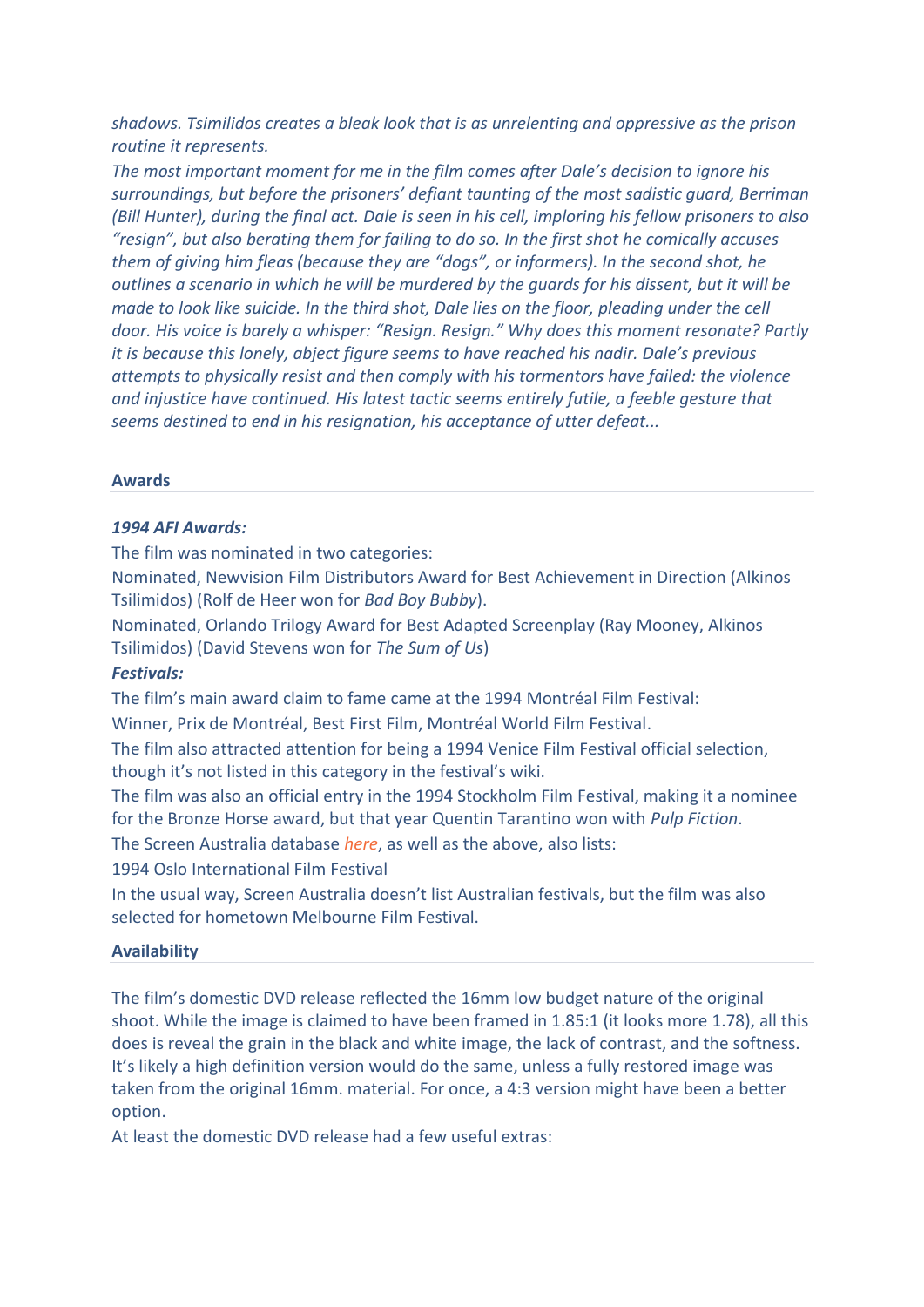- Audio commentary with director Alkinos Tsilimidos, author Ray Mooney and actor David Field;
- Photo gallery just a few publicity style photos.

Director Tsilimidos dates the commentary track to 2006, by recalling it's being done some 13 years after the film was finished in 1993.

The commentary is informative and useful, especially for anyone interested in the stories and the ideas behind the film. Towards the end Ray Mooney goes on an extended rant about Australian's criminal and penal history, noting that most people and most films shy away from looking at this aspect of Australia's past, and claiming seminal importance for *Everynight…Everynight* for paying attention, but up to that point, much of the discussion has been focussed on the film itself. Actor Field notes that the imprisonment rate during John Howard's time saw a 42% rise, while also noting the United States' sterling contribution to penology (though China might also have been mentioned).

Tsilimidos sees some hope in a system that allows inquiries and Royal Commissions, but also despairs at privatised systems, and their ability to conceal what happens inside prisons. Mooney contrasts the behaviour of priests, teachers and medical officers in relation to the inquiry in H-Division, none of whom testified, to the behaviour of medical officers in the 1976-78 Nagle Royal Commission (*[here](https://www.justiceaction.org.au/images/stories/CmpgnPDFs/naglerpt301112.pdf)*, *WM [here](https://web.archive.org/web/20190909020714/https:/www.justiceaction.org.au/images/stories/CmpgnPDFs/naglerpt301112.pdf)*) where - after prison officers got up and claimed it was all in the prisoners' imaginations - medical officers testified they had treated prisoners for incredible injuries.

For more that's discussed in the commentary track, see this site's 'about the film' section. As for the film itself, it won't be to everyone's taste, especially those who prefer films without a theatrical edge. The film never strays far from its theatrical origins, a function both of budget and inclination, with the emphasis on performances, as was the case in director Tsilimidos's follow-up low budget film, *[Silent Partner](https://www.ozmovies.com.au/movie/silent-partner)*, which also featured actor David Field.

The key performances are all solid, with David Field and Bill Hunter giving it their all, albeit with aforementioned enhanced naturalistic theatrical air, and with the mood throughout relentlessly bleak.

There's no doubt the film performs a useful service in reminding viewers of the brutality of Australian prisons back in the day, including soul-destroying violence and pointless activities, such as breaking rocks with a sledgehammer as a form of discipline.

Other Australian prison films, such as *[Stir,](https://www.ozmovies.com.au/movie/stir)* and *[Ghosts … of the Civil Dead](https://www.ozmovies.com.au/movie/ghosts-...-of-the-civil-dead)*, could afford to open up the action a little, and for all the endless bashings, there's nothing in E*verynight ...Evernight* to compare to the visceral experience of the prison violence that can be seen in *[Chopper](https://www.ozmovies.com.au/movie/chopper)*.

In later times, Pentridge became a real estate development, with H Division and its main areas of torture preserved as heritage items, in much the same way that Australians have treasured other aspects of the gulag mentality arising from the country's foundation as a prison colony.

That said, the thesis that Mooney advances, that what happened to Christopher "Mr Rent-akill" Dale Flannery in Pentridge turned him into a hit man tends to fail, in that it doesn't explain why Mooney himself, after experiencing H-Division, turned to writing as his form of revenge.

What Mooney endured helps explain the film's desire to bludgeon screws, the prison system, and the inquiry that whitewashed what happened in Pentridge, but at the same